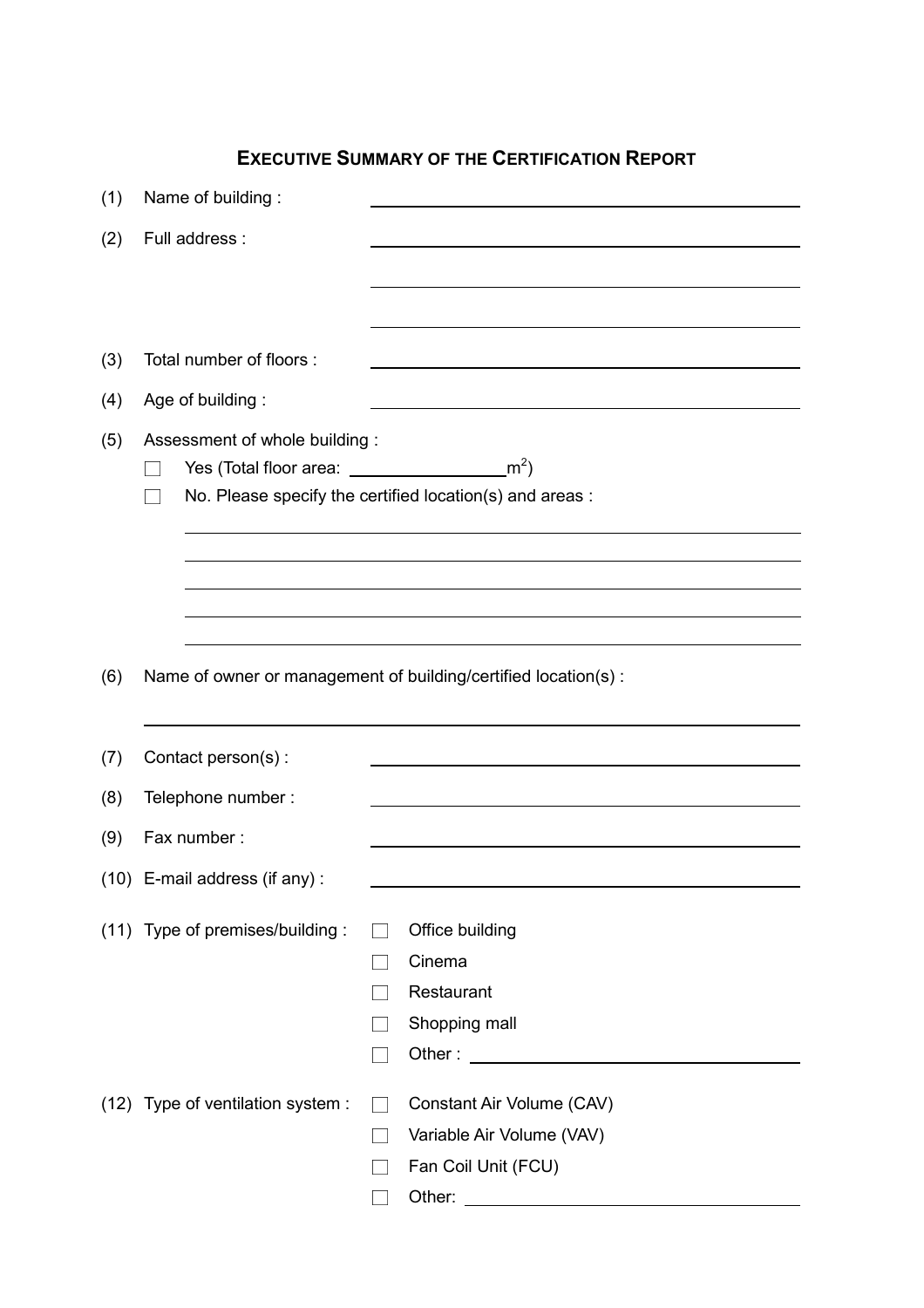| (13) Presence of reheat system :           |              | Yes                                                      |  |
|--------------------------------------------|--------------|----------------------------------------------------------|--|
|                                            |              | No                                                       |  |
|                                            |              | Other:                                                   |  |
| (14) Presence of humidity control system : |              | Yes                                                      |  |
|                                            |              | No                                                       |  |
|                                            |              | Other:                                                   |  |
|                                            |              |                                                          |  |
| (15) Smoking policy:                       | $\mathbf{I}$ | Permitted                                                |  |
|                                            |              | Not permitted                                            |  |
|                                            |              | Not permitted but no restriction to visitors / customers |  |
|                                            |              | Restricted to smoking lounge/area                        |  |
|                                            |              | Restricted to private office                             |  |
|                                            |              | Other:                                                   |  |

(16) For office buildings, do the following premises form part of the building?

| <b>Premises</b>             | <b>Existence</b> |           | <b>Have measurement been</b><br>taken in<br>these premises? |           |
|-----------------------------|------------------|-----------|-------------------------------------------------------------|-----------|
|                             | Yes              | <b>No</b> | Yes                                                         | <b>No</b> |
| Bank                        |                  |           |                                                             |           |
| Club house                  |                  |           |                                                             |           |
| Gymnasium / aerobics centre |                  |           |                                                             |           |
| Department store            |                  |           |                                                             |           |
| Retail shop                 |                  |           |                                                             |           |
| School                      |                  |           |                                                             |           |
| Supermarket                 |                  |           |                                                             |           |
| <b>Coffee Shop</b>          |                  |           |                                                             |           |
| Others (Please specify):    |                  |           |                                                             |           |

(17) Date, time, and period of assessment :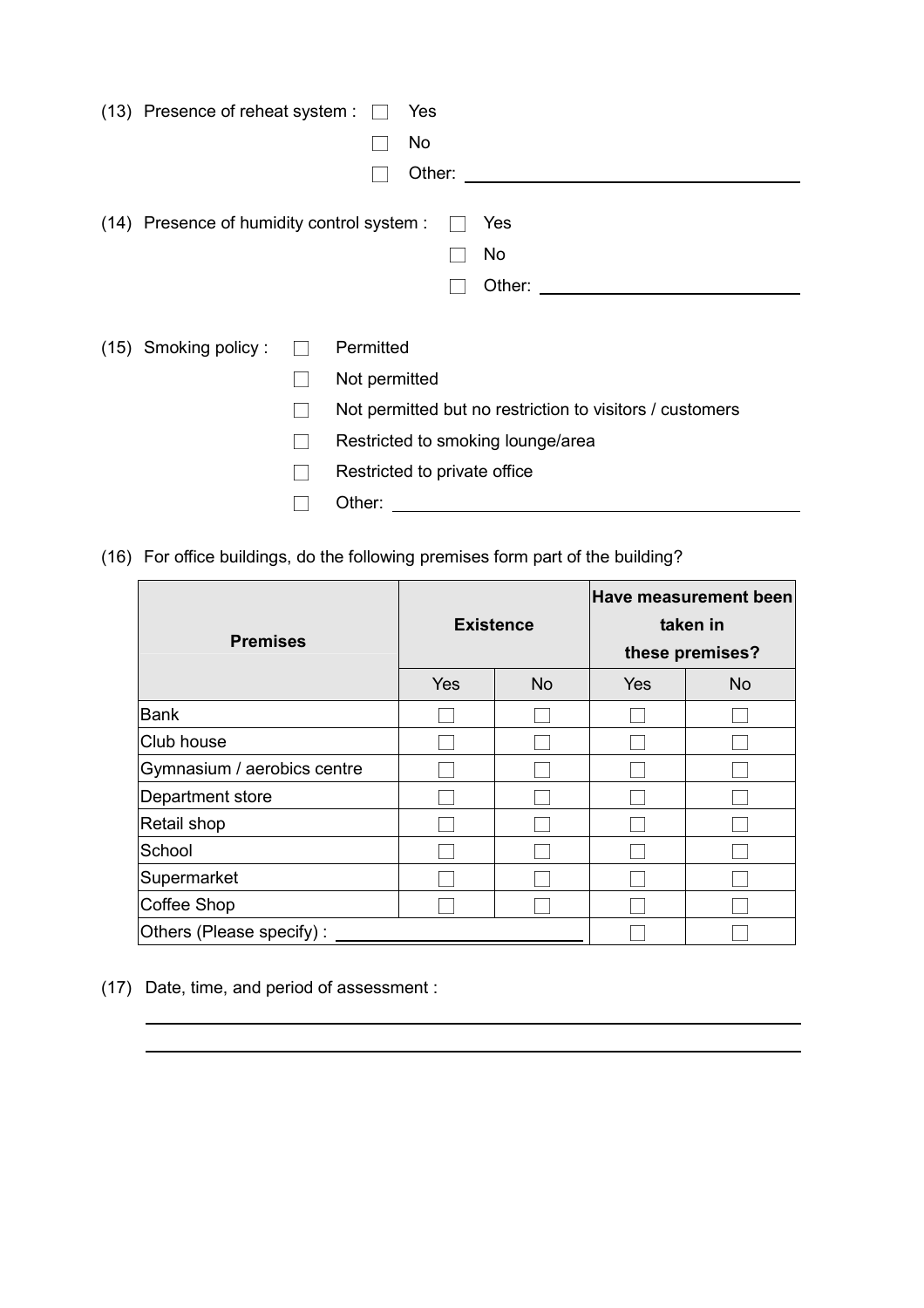(18) Individual IAQ parameters measurement results:

(For re-certification application requiring the measurement of  $CO<sub>2</sub>$  and PM<sub>10</sub>, please provide the data on  $CO<sub>2</sub>$  and PM<sub>10</sub> only.)

| <b>Parameter</b>                                 | No. of sample<br>points collected | <b>Highest concentration</b><br>recorded <sup>#</sup> | Percentage of<br>compliance |
|--------------------------------------------------|-----------------------------------|-------------------------------------------------------|-----------------------------|
| Room temperature                                 |                                   | $\rm ^{\circ}C$                                       | $\%$                        |
| Relative humidity                                |                                   | $\%$                                                  | $\%$                        |
| Air movement                                     |                                   | m/s                                                   | $\%$                        |
| Carbon dioxide $(CO2)$                           |                                   | ppmy                                                  | %                           |
| Carbon monoxide (CO)                             |                                   | ppmy                                                  | $\%$                        |
| Respirable suspended<br>particulates $(PM_{10})$ |                                   | $\mu$ g/m <sup>3</sup>                                | $\%$                        |
| Nitrogen dioxide $(NO2)$                         |                                   | ppbv / $\mu$ g/m <sup>3+</sup>                        | %                           |
| Ozone $(O_3)$                                    |                                   | ppbv / $\mu$ g/m <sup>3+</sup>                        | $\%$                        |
| Formaldehyde (HCHO)                              |                                   | ppby / $\mu$ g/m <sup>3+</sup>                        | $\%$                        |
| Total volatile organic<br>compound (TVOC)*       |                                   | ppbv / $\mu$ g/m <sup>3+</sup>                        | %                           |
| Radon (Rn)                                       |                                   | Bq/m <sup>3</sup>                                     | $\%$                        |
| Airborne bacteria                                |                                   | ctu/m <sup>3</sup>                                    | %                           |

\* For alternative compliance check of the TVOC Objective for Good Class IAQ Certification with individual VOC measurement, please provide details by completing paragraph (19) below.

Delete as appropriate. #

For Excellent Class, please record the lowest and the highest readings observed for "Temperature" and "Relative Humidity" (e.g. 18.9°C /26°C) to demonstrate compliance with the respective IAQ objectives.

## (19) Individual VOC measurement results (if applicable):

(For re-certification requiring the measurement of  $CO<sub>2</sub>$  and PM<sub>10</sub> only, please leave this

| blank) |
|--------|
|        |

| <b>VOC Species</b>                                            | No. of sample<br>points collected | <b>Highest concentration recorded</b> |
|---------------------------------------------------------------|-----------------------------------|---------------------------------------|
| Benzene                                                       |                                   | ppbv / $\mu$ g/m <sup>3+</sup>        |
| Carbon tetrachloride                                          |                                   | ppbv / $\mu$ g/m <sup>3+</sup>        |
| Chloroform                                                    |                                   | ppbv / $\mu$ g/m <sup>3+</sup>        |
| 1,2-Dichlorobenzene                                           |                                   | ppbv / $\mu$ g/m <sup>3+</sup>        |
| 1,4-Dichlorobenzene                                           |                                   | ppbv / $\mu$ g/m <sup>3+</sup>        |
| Ethylbenzene                                                  |                                   | ppbv / $\mu$ g/m <sup>3+</sup>        |
| Tetrachloroethylene                                           |                                   | ppbv / $\mu$ g/m <sup>3+</sup>        |
| <b>Toluene</b>                                                |                                   | ppbv / $\mu$ g/m <sup>3+</sup>        |
| Trichloroethylene                                             |                                   | ppbv / $\mu$ g/m <sup>3+</sup>        |
| Xylene ( $o$ -, $m$ -, $p$ -isomers)<br>Delete se appropriate |                                   | ppbv / $\mu$ g/m <sup>3+</sup>        |

*<sup>+</sup>* Delete as appropriate.